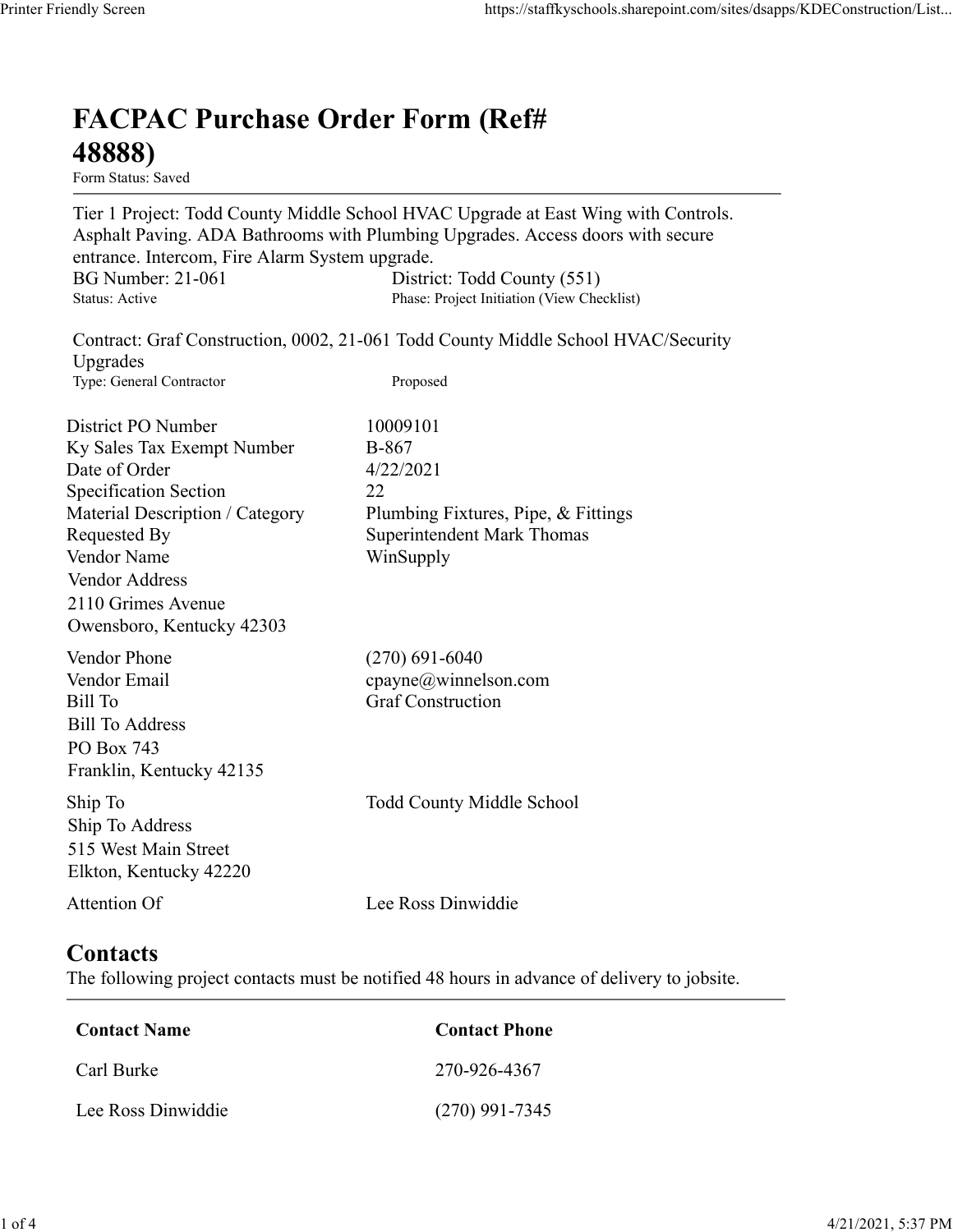## Materials

| endly Screen                                                                                                                                                                                           |                        |          | https://staffkyschools.sharepoint.com/sites/dsapps/KDEConstruction/List |              |
|--------------------------------------------------------------------------------------------------------------------------------------------------------------------------------------------------------|------------------------|----------|-------------------------------------------------------------------------|--------------|
| <b>Materials</b>                                                                                                                                                                                       |                        |          |                                                                         |              |
| Furnish the necessary materials to complete the following bid package(s) / specification<br>section(s) in its entirety. All materials shall be in accordance with the requirements of the<br>Contract. |                        |          |                                                                         |              |
| <b>Item Description</b>                                                                                                                                                                                | Item<br><b>Number</b>  | Quantity | <b>Unit Price</b>                                                       | <b>Total</b> |
| Plumbing Fixtures, Pipe, &<br>Fittings                                                                                                                                                                 | $\mathbf{1}$           | 1        | \$112,500.00                                                            | \$112,500.00 |
|                                                                                                                                                                                                        |                        |          | Purchase Order Total:                                                   | \$112,500.00 |
| <b>Authorization</b>                                                                                                                                                                                   |                        |          |                                                                         |              |
| <b>Owner Authorization Date</b><br>Vendor Authorization Date                                                                                                                                           | 4/22/2021<br>4/22/2021 |          |                                                                         |              |
|                                                                                                                                                                                                        |                        |          |                                                                         |              |

| <b>Owner Authorization Date</b> | 4/22/202 |
|---------------------------------|----------|
| Vendor Authorization Date       | 4/22/202 |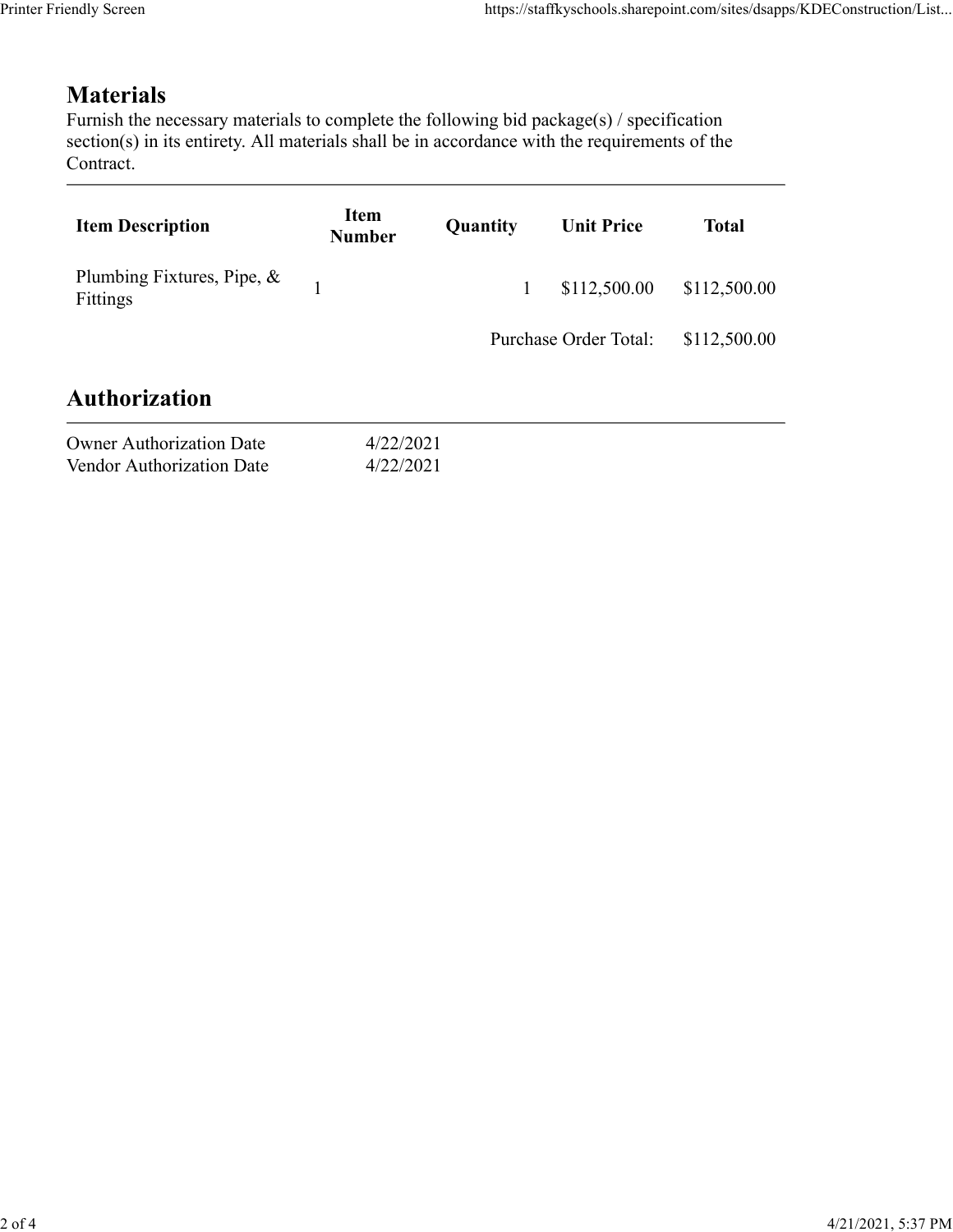| Printer Friendly Screen<br>Purchase Order Signature Page (Online Form Ref# 48888)                                                                                                 | https://staffkyschools.sharepoint.com/sites/dsapps/KDEConstruction/List |
|-----------------------------------------------------------------------------------------------------------------------------------------------------------------------------------|-------------------------------------------------------------------------|
|                                                                                                                                                                                   |                                                                         |
|                                                                                                                                                                                   |                                                                         |
|                                                                                                                                                                                   |                                                                         |
|                                                                                                                                                                                   |                                                                         |
| Vendor                                                                                                                                                                            | Date                                                                    |
|                                                                                                                                                                                   |                                                                         |
| Owner                                                                                                                                                                             | Date                                                                    |
|                                                                                                                                                                                   |                                                                         |
| <b>Terms and Conditions</b>                                                                                                                                                       |                                                                         |
| 1. Drawings, catalogs, cut sheets, or samples shall be submitted for approval.<br>2. All invoices shall be sent to the contractor/subcontractor designated on the purchase        |                                                                         |
| order for approval. No invoices shall be sent directly to the Board of Education<br>(Owner) for payment.                                                                          |                                                                         |
| 3. All invoices shall reference the purchase order number.<br>4. No change in, modification of, or revision of this order shall be valid unless in writing                        |                                                                         |
| and signed by the Owner.<br>5. Vendor agrees to observe and comply with all applicable federal, state and locals laws,                                                            |                                                                         |
| rules, ordinances and regulations in performance of this order.<br>6. Vendor shall not assign this order or any right hereunder without first having obtained                     |                                                                         |
| the written consent of the Owner.<br>7. Deliveries are to be made in accordance with the Owner's schedule, as directed by the                                                     |                                                                         |
| General Contractor (GC), Construction Manager (CM) or Qualified Provider (QP).                                                                                                    |                                                                         |
| 8. The Owner may cancel this purchase order in whole or in part in the event that the<br>vendor fails or refuses to deliver any of the items purchased, within the time provided, |                                                                         |
| or otherwise violates any of the conditions of this purchase order, or if it becomes<br>evident that the vendor is not providing materials in accordance with the specifications  |                                                                         |
| or with such diligence as to permit delivery on or before the delivery date.                                                                                                      |                                                                         |
| 9. The vendor agrees to deliver the items to the supplied hereunder free and clear of all<br>liens, encumbrances and claims.                                                      |                                                                         |
| 10. If any of the goods covered under this purchase order are found to be defective in<br>material or workmanship, or otherwise not in conformity with the requirements of this   |                                                                         |
| order, the Owner, in addition to the other rights which it may have under warranty or<br>otherwise, shall have the right to reject the same or require that such articles or      |                                                                         |
| materials be corrected or replaced promptly with satisfactory materials or<br>workmanship.                                                                                        |                                                                         |
|                                                                                                                                                                                   |                                                                         |
| 11. By acknowledging receipt of this order, by performing the designated work or any<br>portion thereof, or by shipping the designated goods, the vendor agrees to the terms and  |                                                                         |